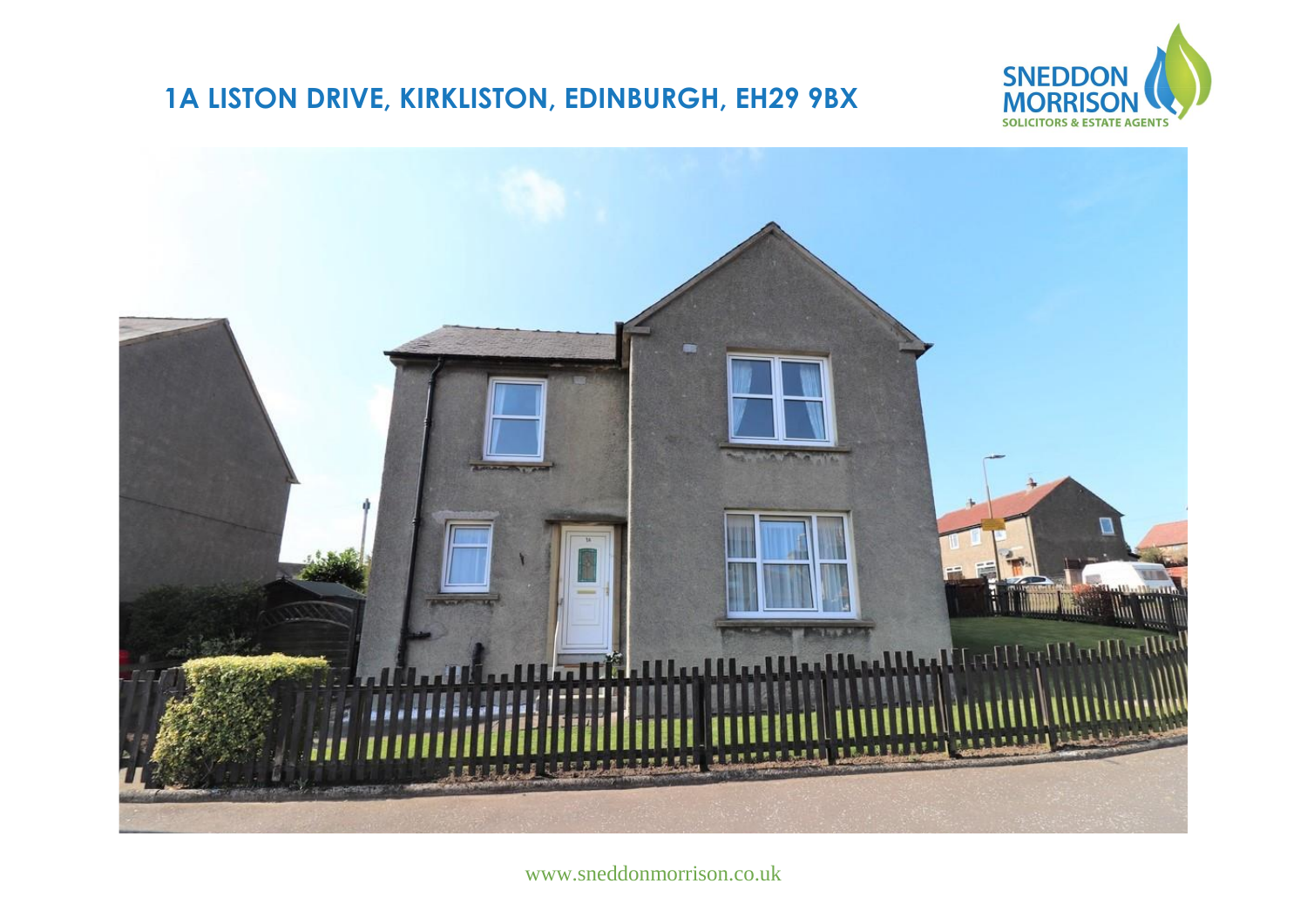**EXCELLENT FAMILY HOME!** - Sneddon Morrison Estate Agents are delighted to offer this well presented three-bedroom end-terrace villa, to the open market. This property is in walk-in condition throughout and benefits from gas central heating and double-glazing. Comprising:

Entrance hallway, Lounge, Dining Kitchen, Three Bedrooms, Shower room, Gardens to front, side & rear









This fantastic three-bedroom end-terrace villa will make a great family home and should be viewed to appreciate what is on offer.

The house flows seamlessly from the minute you enter the front door with access from the hallway gained to the lounge, kitchen, shower room and the carpeted staircase to the upper level where we access the three bedrooms. J

Overlooking the garden and street area, the lounge is of neutral décor and is a bright spacious room benefitting from laminate flooring and a gas fire with marble surround. The dining kitchen has ample base and wall units with coordinated worktops and comes equipped with a full range of appliances. A PVCU/glazed door provides access to the rear garden.

The downstairs shower room consists of a WC, wash hand basin set over a pedestal and a corner cubicle with an electric shower over. The walls are partially tiled and the room further benefits from a wallmounted heater and tiled flooring.

Upstairs, there are three good-sized bedrooms, all of which have carpet to the floor and ample space for freestanding furniture.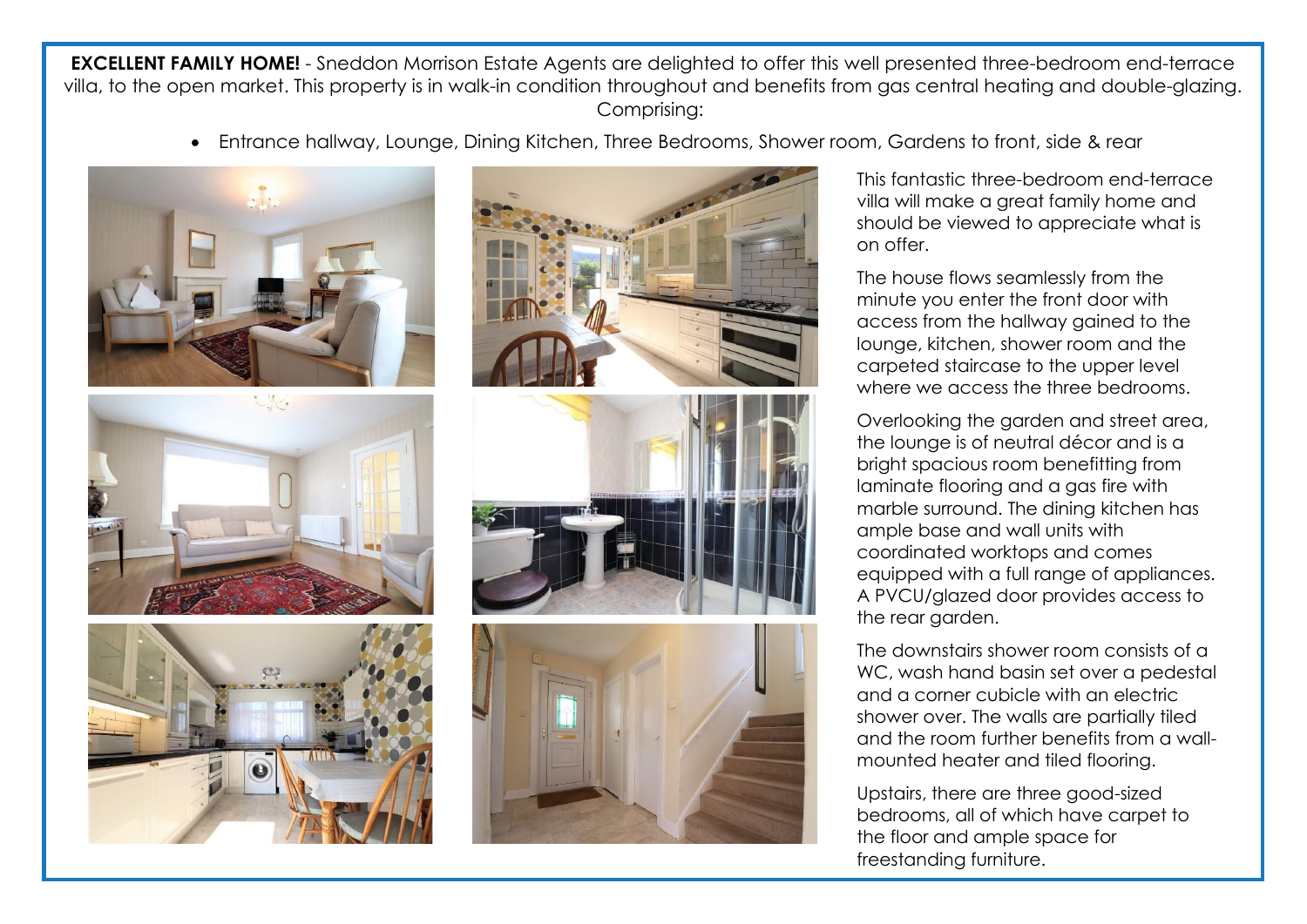The front garden consist of a paved path leading to and around the side of the property. There is an area laid to lawn with a planted area and is enclosed by a timber perimeter fence. The rear garden is partially enclosed and is laid to lawn with a chipped border offering a lovely spot to relax, entertain and enjoy the sunshine.

## **Key Information: Home Report Valuation: £195,000 Total Floor Area: 98m**

**Council Tax: C - £1,650.84 per year**

## **EXTRAS**

Can be discussed and agreed with the Seller.

**INFORMATION** - All sizes are recorded by laser tape measurement to give an indicative, approximate size only. Prospective purchasers should make their own enquiries - no warranty is given or implied. This schedule is not intended to, and does not form any contract.

**VIEWING -** Strictly by appointment through Sneddon Morrison Estate Agents – **01501 749269.** 

**OFFERS -** All offers should be submitted to the Whitburn office of Sneddon Morrison Estate Agents - **Fax No. – 01501 745440** 

**INTEREST -** It is important your solicitor notifies this office of your interest otherwise this property may be sold prior to your knowledge.

**OFFICE CONTACT -** Stacey Stirrat on **01501 749269**.

**THINKING OF SELLING?** - To arrange your **FREE** market valuation today simply call **01501 749269** and ask for Stacey Stirrat.